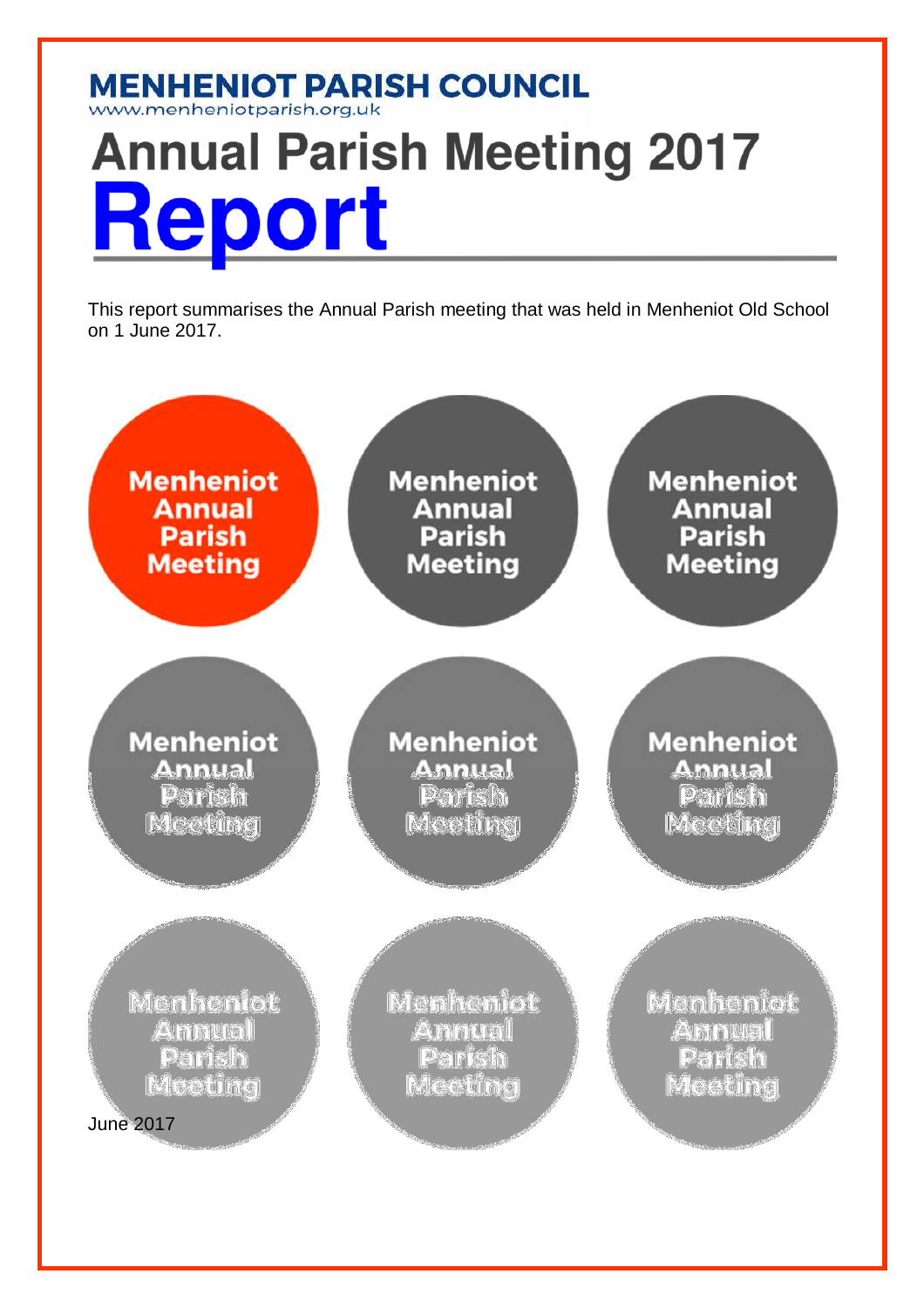#### Attendance

Cllr Jerry Tucker, Menheniot Parish Council John Hesketh, Clerk to Menheniot Parish Council Mrs Eve Easterbrook Mrs Sally Kendall Cllr Phil Seeva, Cornwall Divisional Member David Kemplen, Menheniot Parochial Church Council Jon Payne, Menheniot Explorer Scouts Jon Hedley, Menheniot Explorer Scouts

### 1 Apologies

The meeting received apologies from Cllr Janice Turner, Cllr Demelza Medlen and Cllr Tony Clarke.

#### 2 Approval of minutes & report 26 May 2016

Accepted as a true record. Proposed Cllr Phil Seeva. Seconded Sally Kendall. All agreed.

### 3 Matters arising

There were no matters arising

### 4 Chair's Report

Welcomed new councillors Janice Turner, Demelza Medlen and Tony Ball and reported these highlights from the year:

- Adoption of the new local plan by Cornwall Council that will be used in determining local planning opinion.
- Appointment of Steve Besford-Foster as Project Manager for the new neighbourhood development plan. Volunteers to sit on the steering group are still needed. Please contact the clerk if you can help.
- Creation of a new emergency plan is part of the forward plan for 2017-18.
- Replacement of the roof on The Pumphouse at Doddycross had been made possible with the support of additional funding from Cllr Phil Seeva.
- Consultation with residents was an important part of the council's approach to planning decisions. The application to extend the working life of the solar array at Trehawke Farm had been preceded by a public meeting and three council meetings before final approval. After approval, the council successfully negotiated a community benefit of £19,200 from the owners which will be used for capital projects in the parish, designed to help those people and parts of the parish which are underserved at the moment..
- Providing better value and more transparent working practices in the way we work. By adopting a new tendering process, every local business has the opportunity to bid for work in the parish.
- The council will be applying for Foundation Status in the Local Council Awards Scheme.

Looking forward to 2017-18 and councillors will now have responsibility for specific areas of work. If residents have specific issues with:

- Community Safety
- Sports and recreation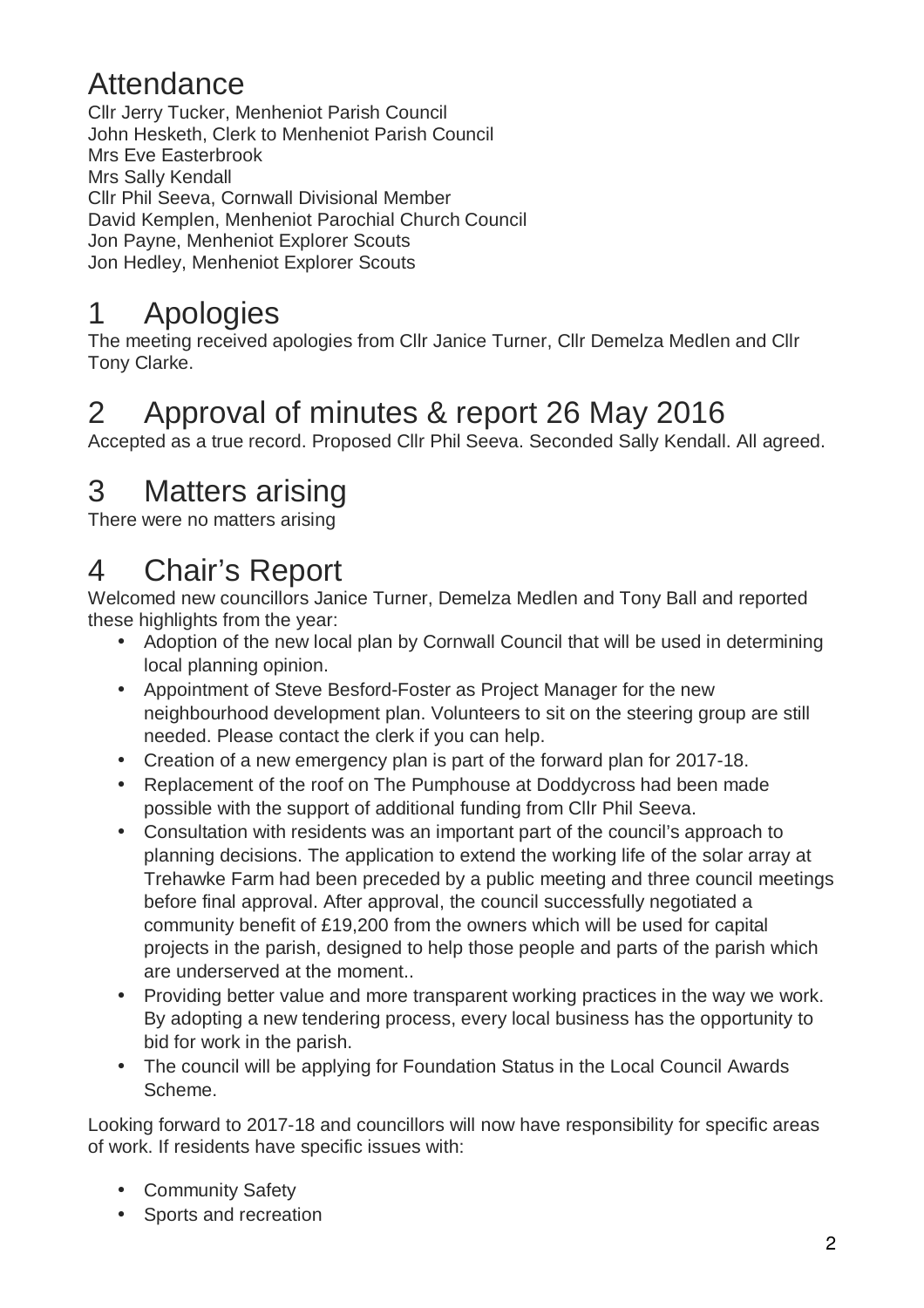- Playgrounds
- Paths & Stiles
- Transport

We can allocate your concern to a named councillor who will investigate.

#### Community Grants

The Chair introduced Jon Payne and Jon Hedley from **Menheniot Explorer Scout Group** to explain how their award of £1,377 had benefitted their group.

The award was made in November 2016 and paid for lightweight tents, rucksacks and cooking equipment that would enable scours to take part in outdoor overnight pursuits. In May, the group took part in the Ten Tors event and it was thanks to this equipment that the group was able to participate fully. The organisers explained that the benefits of encouraging young people to take part in scouting activities are about building confidence and self-reliance and life skills that they can build on as they become older. Because of partner arrangements they have with neighbouring scout groups, the equipment will bring benefits to other people they work with. Jon Payne and Jon Hedley thanked the parish council for their support and committed to continue with their fund raising. Sally Kendall thanked them and their other organisers for all the work they have in the parish to support young people.

The Chair introduced David Kemplen from **Menheniot Parochial Church Council** who explained how their grant of £1,900 had benefitted the church and graveyard users. Mr Kemplen began by thanking the parish council for continuing to support its work in maintaining the graveyard to such a high standard for over 20 years. Without the council's financial contributions, the PCC would have had to consider closing the graveyard. Income into the church has to be prioritised for essential maintenance, and he gave an example of their lightening conductor. This had recently needed urgent repairs, and had the church not been able to repair it, would have been liable for any further damage that might have arisen. Church insurance would not have covered any claims that might have been made.

## 5 Presentation of long service award

The Chair presented former councillor David Crocker with a certificate to make his long service to the parish and retirement after 34 years as a parish councillor.

## 6 Questions from parishioners

David Kemplen questioned the Chair about cars parking on pavements around the school area that caused problems for wheelchair users and people with pushchairs. The Chair explained that the council had previously spoken at length with the school to address the issue of poor and dangerous parking around the school. The school had written to parents and asked them to be more considerate in their behaviour towards other road and pavement users. The police were in the process of visiting all schools in the county to warn parents of the dangers of speeding and poor parking practice.

### Summary of Accounts

These figures are based on audited accounts that were approved at the council's public meeting on 18 May 2017.

• Precept (local council tax income) for the year was £25,168, the same as the previous year.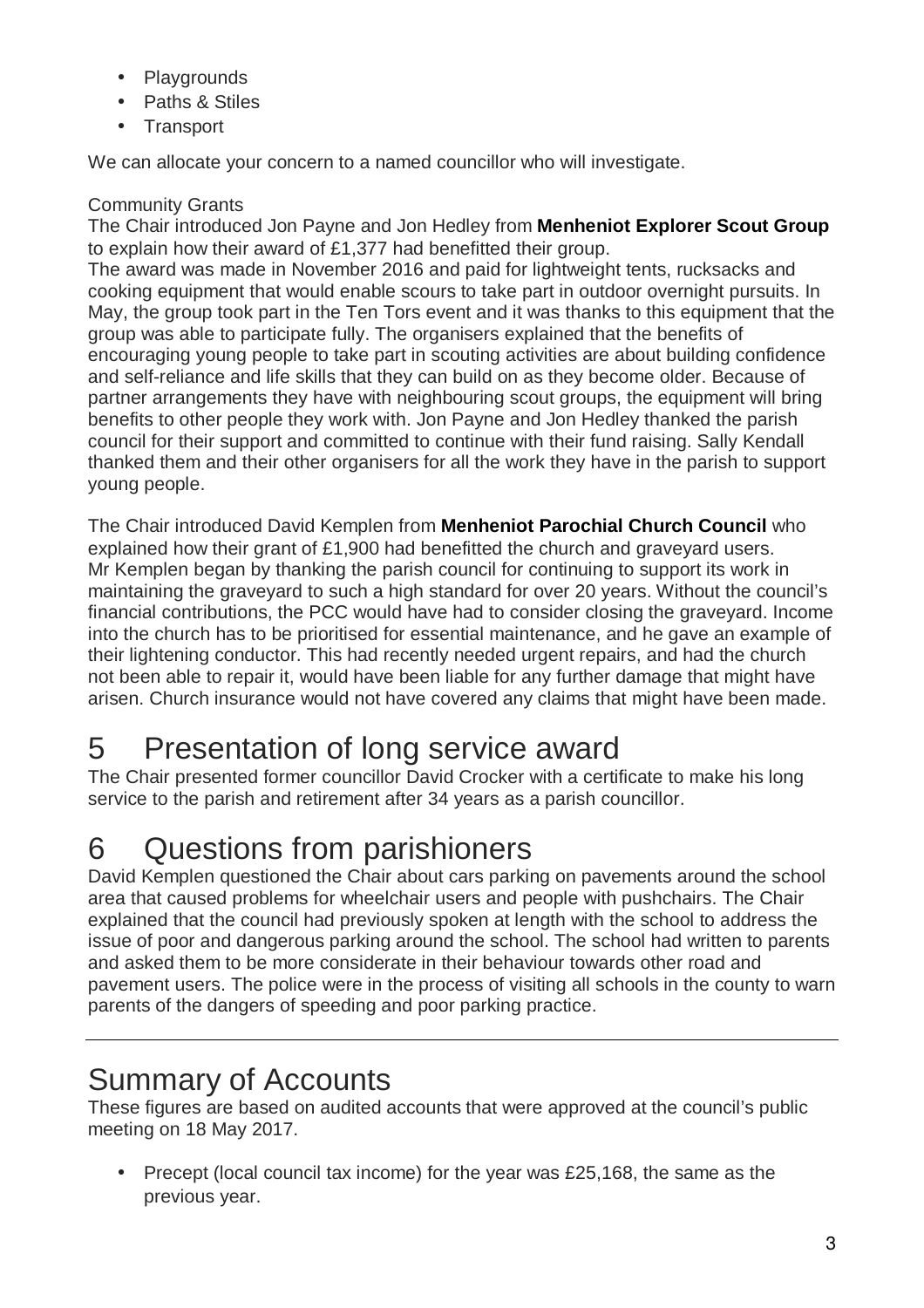- Other income into the parish was ££24,168, increased from £10,789 in 2016/17.
- Total money spent on parish services was £27,418. This is a reduction from £37,530 in the previous year.
- The cash remaining with the council on 31 March 2017 was £101, 057. This is an increase from £86,001 at the previous year end.
- The excess of income over expenses was transferred to the parish's reserves and a separate fund that has been set up for grants and donations.

### Councillor Attendance 2016-2017

The parish council holds a public meeting on the third Thursday of every month, apart from August and December. Councillors are summoned to attend in order to discharge their duties as councillor. If they are unable to attend, they are expected to present their apologies in advance. The table below shows your councillor's record of attendance for the all public meetings that were held last year. Percentages show the figures for all meetings that councillors were invited to.

| Councillor           | attendance |
|----------------------|------------|
| Jerry Tucker (Chair) | 100%       |
| Demelza Medlen       | 67%        |
| Pat Cade             | 46%        |
| <b>Tony Clarke</b>   | 69%        |
| <b>Rachel Craig</b>  | 80%        |
| David Crocker*       | 38%        |
| Eve Easterbrook      | 92%        |
| Lilian Hooper        | 92%        |
| <b>Sally Kendall</b> | 92%        |
| Will Sneyd           | 69%        |
| <b>Peter Sobey</b>   | 46%        |
| Janice Turner        | 100%       |

\*Retired May 2017

#### Stay Connected

#### **Public Meetings**

For a complete of public meeting dates, together with agendas and minutes, visit our website at:

www.menheniotparish.org.uk/the-council/meetings

#### **Planning Applications**

For a weekly summary of planning applications within the parish, see the parish noticeboard outside the Spar shop in Menheniot centre, search online for Menheniot Planning or visit the website at:

www.menheniotparish.org.uk/the-council/planning-3

#### **Parish Accounts**

You can download a copy of our annual return from the website: www.menheniotparish.org.uk/the-council/transparency-of-parish-administration